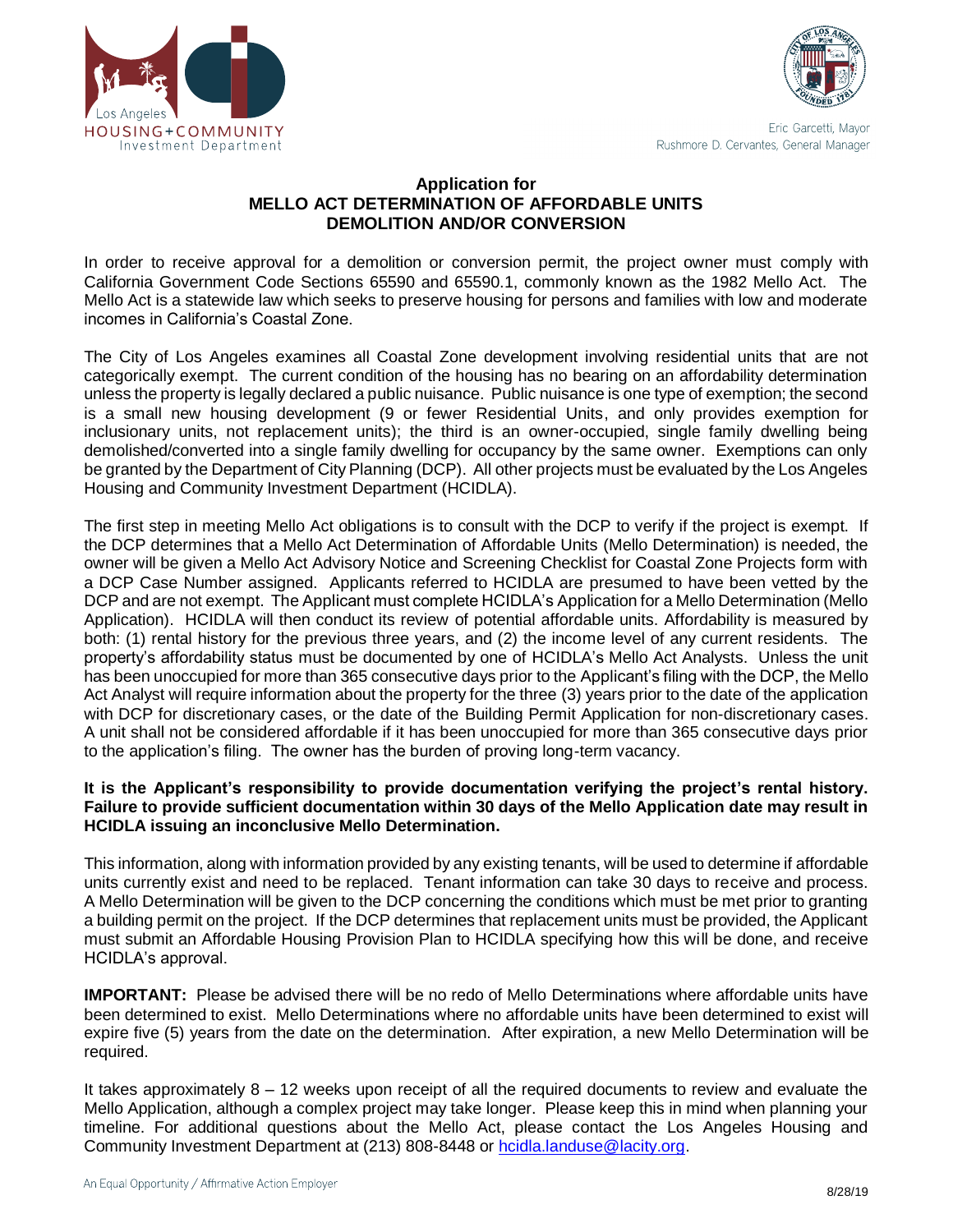

#### **MELLO ACT DETERMINATION OF AFFORDABLE UNITS APPLICATION DEMOLITION AND/OR CONVERSION**

 documentation and information. Please attach an explanation for any information you are unable To receive a Mello Determination, please complete the following, and attach requested to provide. Please put project address at the top of all attachment pages submitted.

City Planning Mello Act Advisory Notice and Screening Checklist for Coastal Zone Projects (Note: HCIDLA will not process application unless required by City Planning)

#### **Property Owner**

| Name:    |       | <b>Contact Person:</b> |
|----------|-------|------------------------|
| Address: |       |                        |
| Phone:   | Cell: | Email.                 |

#### **Owner Representative**

| Name:    |       | Title: |
|----------|-------|--------|
| Address: |       |        |
| Phone:   | Cell: | Email: |

## **Applicant (if different from Owner)**

| Name:             |       | <b>Contact Person:</b> |        |
|-------------------|-------|------------------------|--------|
| Role in Property: |       | Address:               |        |
| Phone:            | Cell: |                        | Email: |

### **Description of proposed demolition or conversion**

| <b>Building Permit Application Number(s):</b>           |
|---------------------------------------------------------|
| If no Building Permit Application, please explain:      |
|                                                         |
| City Planning Dept. Case #(s) and Tentative Tract #(s): |

### **Property (include all buildings in complex - attach additional pages if needed)**

APN(s): Lot Number(s): Does this property have a Certificate of Occupancy issued on or before October 1, 1978? Building Address: # of Units in Building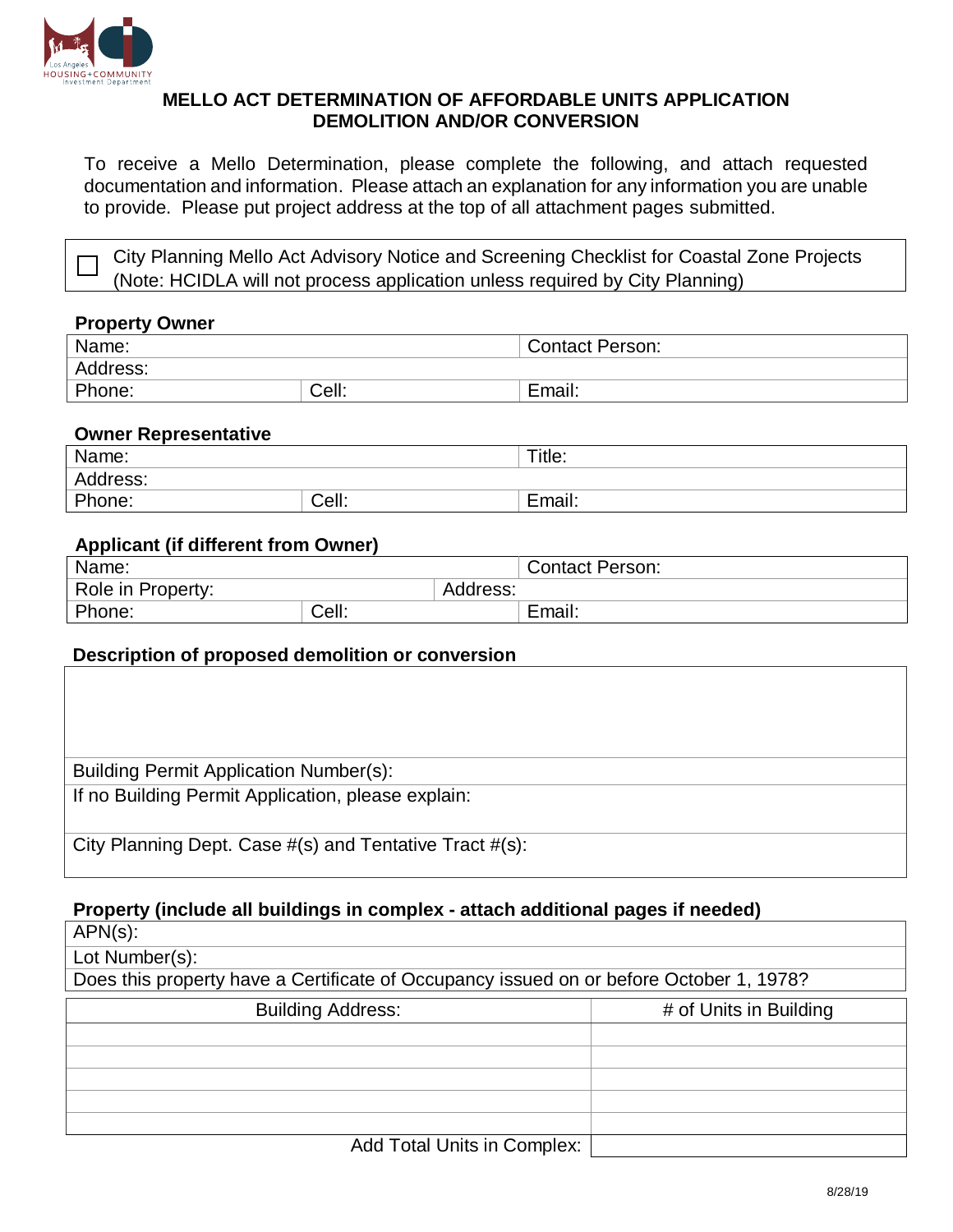

Mello Act Determination of Affordable Units Application – Demolition and/or Conversion

| HOUSING+COMMUNITY<br>Investment Department | Page 2<br><b>Required Attachments</b>                                                                                                                                                                                                                                                                                                                      |
|--------------------------------------------|------------------------------------------------------------------------------------------------------------------------------------------------------------------------------------------------------------------------------------------------------------------------------------------------------------------------------------------------------------|
|                                            | Owner's Affidavit or Applicant's Affidavit and Owner's Acknowledgement (must be signed by owner of<br>record on the grant deed).                                                                                                                                                                                                                           |
|                                            | Department of City Planning (DCP) Mello Act Advisory Notice and Screening Checklist for Coastal Zone<br>Projects (Note: HCIDLA will not process application unless required by DCP).                                                                                                                                                                       |
|                                            | List of units in each building, including unit #, unit square footage, and number of bedrooms.                                                                                                                                                                                                                                                             |
|                                            | Rental information for each unit:<br>Tenant name(s), contact information and family size(s).<br><b>Monthly</b> rental information for the three (3) years prior to application with DCP, including<br>lease agreement(s) and copies of canceled checks.                                                                                                    |
|                                            | Owner occupancy proof:<br><b>Monthly</b> copies of "important-type" bills (ex. credit card statements, bank statements or cell<br>phone bills) for the three (3) years prior to application with DCP.                                                                                                                                                      |
|                                            | Vacancy proof:<br><b>Bimonthly</b> copies of DWP bills for one (1) year prior to application with DCP.                                                                                                                                                                                                                                                     |
|                                            | List of all evictions in last three (3) years, including tenant name, unit #, move out date, and tenant's<br>current contact address, phone number and email. Include eviction notices.                                                                                                                                                                    |
|                                            | Grant Deed(s) (current grant deed, and all grant deeds recorded for the past three (3) years).                                                                                                                                                                                                                                                             |
|                                            | <b>Current Ownership Documents:</b><br>If LLC - Articles of Organization, Statement of Information and Operating Agreement.<br>If LP - Certification of Limited Partnership and Limited Partnership Agreement.<br>If Corporation - Executed Board Resolution establishing signatory authority for Mello App.<br>If Trust - Trust documents.                |
|                                            | Ellis documents, tenant relocation documents, if under Rental Stabilization Ordinance (RSO)                                                                                                                                                                                                                                                                |
|                                            | City Planning Determination and/or Vesting/Tentative Tract Letters, if project has one                                                                                                                                                                                                                                                                     |
|                                            |                                                                                                                                                                                                                                                                                                                                                            |
|                                            | Date:<br>Signature of Owner                                                                                                                                                                                                                                                                                                                                |
|                                            | Under penalty of perjury, I certify that the information presented in this application is true and accurate to the best<br>of my knowledge. Title 18, Section 1001 of the U.S. Code states that a person is guilty of felony for knowingly and<br>willingly making false or fraudulent statements to any department of the United States Government.       |
|                                            | <b>IMPORTANT:</b> Please be advised there will be no redo of Mello Determinations where affordable units<br>have been determined to exist. Mello Determinations where no affordable units have been determined<br>to exist will expire five (5) years from the date on the determination. After expiration, a new Mello<br>Determination will be required. |
|                                            | At the current time there is no in-lieu fee option.                                                                                                                                                                                                                                                                                                        |

Please **mail and email** to: Los Angeles Housing + Community Investment Department Planning and Land Use Unit (Mello) 1200 W. 7th Street, 8th Floor Los Angeles, California 90017 [HCIDLA.LandUse@LACity.org](mailto:HCIDLA.LandUse@LACity.org)

 All documentation must be received within 30 days of the Mello Application date. For additional questions, please contact HCIDLA at (213) 808-8448 or [HCIDLA.LandUse@LACity.org](mailto:HCIDLA.LandUse@LACity.org).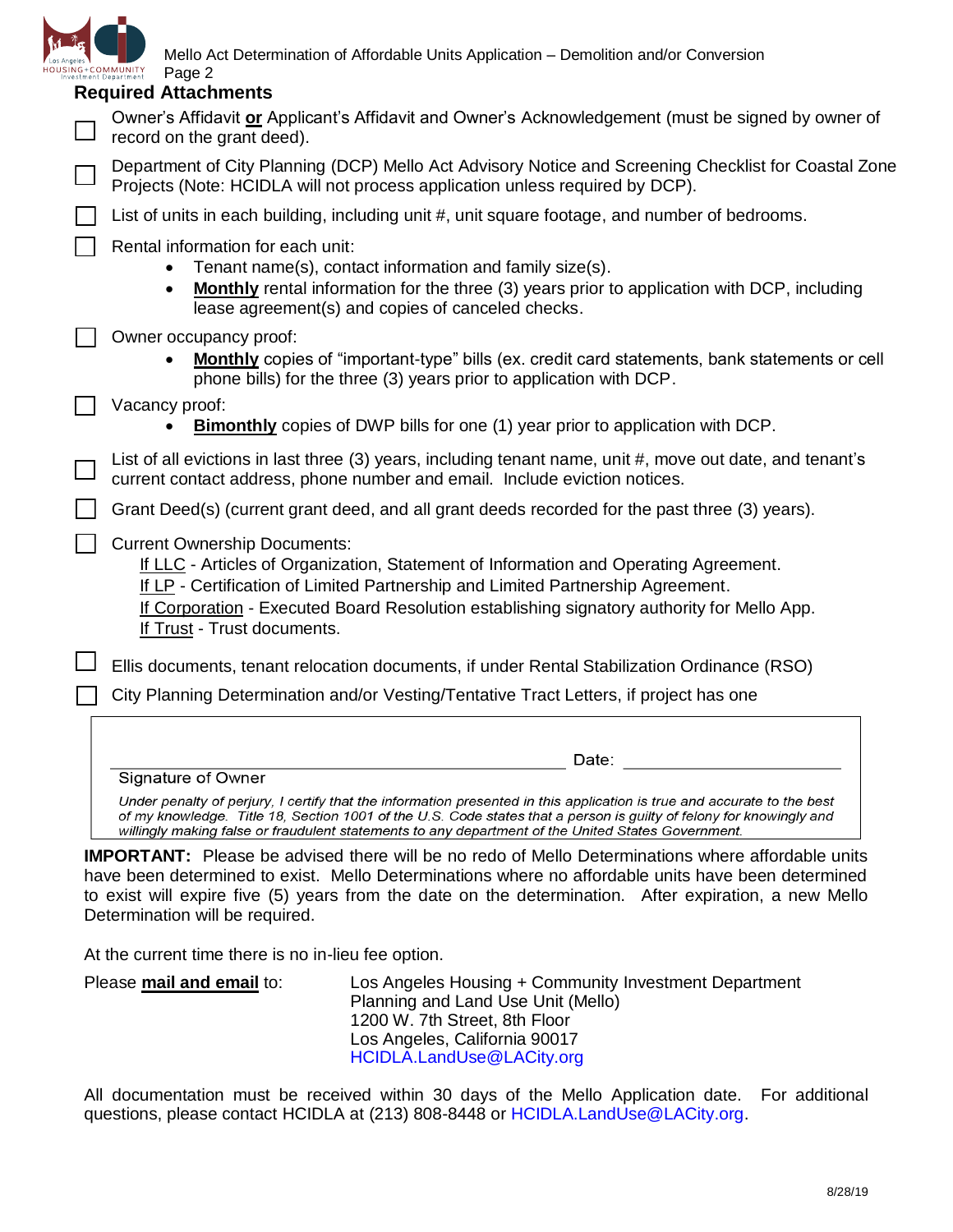

Date:  $\Box$ 

To: Los Angeles Housing + Community Investment Department ("HCIDLA") Planning and Land Use Unit Section – Mello 1200 W. 7<sup>th</sup> Street, 8<sup>th</sup> FL Los Angeles, California 90017

 $\frac{1}{2}$  , and the contribution of the contribution of the contribution of the contribution of the contribution of the contribution of the contribution of the contribution of the contribution of the contribution of the c

Address (including apartment or unit number/s)

APN(s)

# **OWNER'S AFFIDAVIT**

l [circle one: a LLC, LP, Corp., Trust, Individual, other:  $($ "Owner") hereby certifies that:

(1) Owner is the legal owner of the above-referenced real property ("Property"); and

(2) That the person(s) identified below ("Authorized Signatory/ies") has/have been legally authorized to sign on its behalf as evidenced by the separate instrument(s) attached herewith; and

(3) The documents furnished to HCIDLA in conjunction herewith, represent the full and complete information required for the Mello Determination requested for the Property and that the facts, statements and information presented are true and correct to the best of its knowledge and belief.

Owner declares under penalty of perjury under the State of California that the foregoing is true and correct.

### **\*Attach California Notary Public Acknowledgement**

| Executed on <b>Executed</b> on<br>at         | California                                          |  |  |
|----------------------------------------------|-----------------------------------------------------|--|--|
| (Date)                                       | (City)                                              |  |  |
| Print Full Name of Authorized Signatory/ies: |                                                     |  |  |
| Signature of Authorized Signatory/ies:       |                                                     |  |  |
|                                              | (Additional signature lines may be added as needed) |  |  |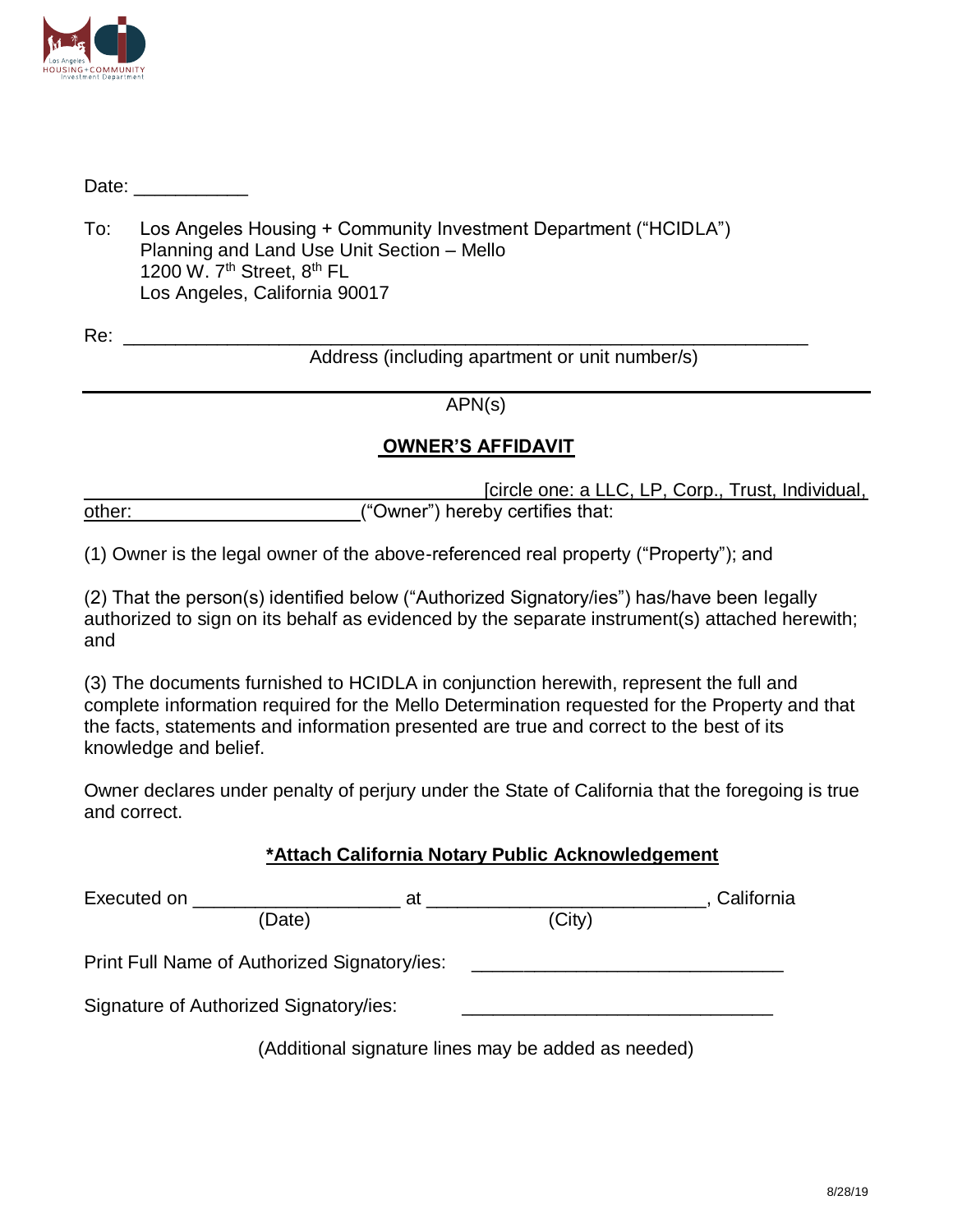

Date: \_\_\_\_\_\_\_\_\_\_\_\_<br>To: Los Angeles Housing + Community Investment Department ("HCIDLA") Planning and Land Use Unit Section – Mello 1200 W. 7<sup>th</sup> Street, 8<sup>th</sup> FL Los Angeles, California 90017

Re:

Address (including apartment or unit number/s)

# APN(s)

\_\_\_\_\_\_\_\_\_\_\_\_\_\_\_\_\_\_\_\_\_\_\_\_\_\_\_\_\_\_\_\_\_\_\_\_\_\_\_\_\_\_\_\_\_\_\_\_\_\_\_\_\_\_\_\_\_\_\_\_\_\_\_\_\_\_

# **APPLICANT'S AFFIDAVIT AND OWNER'S ACKNOWLEDGMENT (Use when Applicant and Owner are separate entities)**

 $\overline{a}$ [circle one: a LLC, LP, Corp., Trust, Individual, other:\_\_\_\_\_\_\_\_\_\_\_\_\_\_\_\_\_\_\_\_\_\_("Applicant") hereby certifies that:

(1) Applicant is the potential future developer of the above-referenced real property ("Property") owned by \_\_\_ \_\_\_\_\_\_\_\_\_\_\_\_\_\_\_\_\_[circle one: a LLC, LP, Corp., Trust, Individual, other:  $($ "Owner"); and

(2) That the person(s) identified below ("Authorized Signatory/ies") has/have been legally authorized to sign on its behalf as evidenced by the separate instrument(s) attached herewith; and

 knowledge and belief. (3) The documents furnished to HCIDLA in conjunction herewith, represent the full and complete information required for the Mello Determination requested for the Property and that the facts, statements and information presented are true and correct to the best of its

Applicant declares under penalty of perjury under the State of California that the foregoing is true and correct.

| Executed on<br>at                                   |        | California |  |  |
|-----------------------------------------------------|--------|------------|--|--|
| (Date)                                              | (City) |            |  |  |
| Print Full Name of Authorized Signatory/ies:        |        |            |  |  |
| Signature of Authorized Signatory/ies:              |        |            |  |  |
| (Additional signature lines may be added as needed) |        |            |  |  |